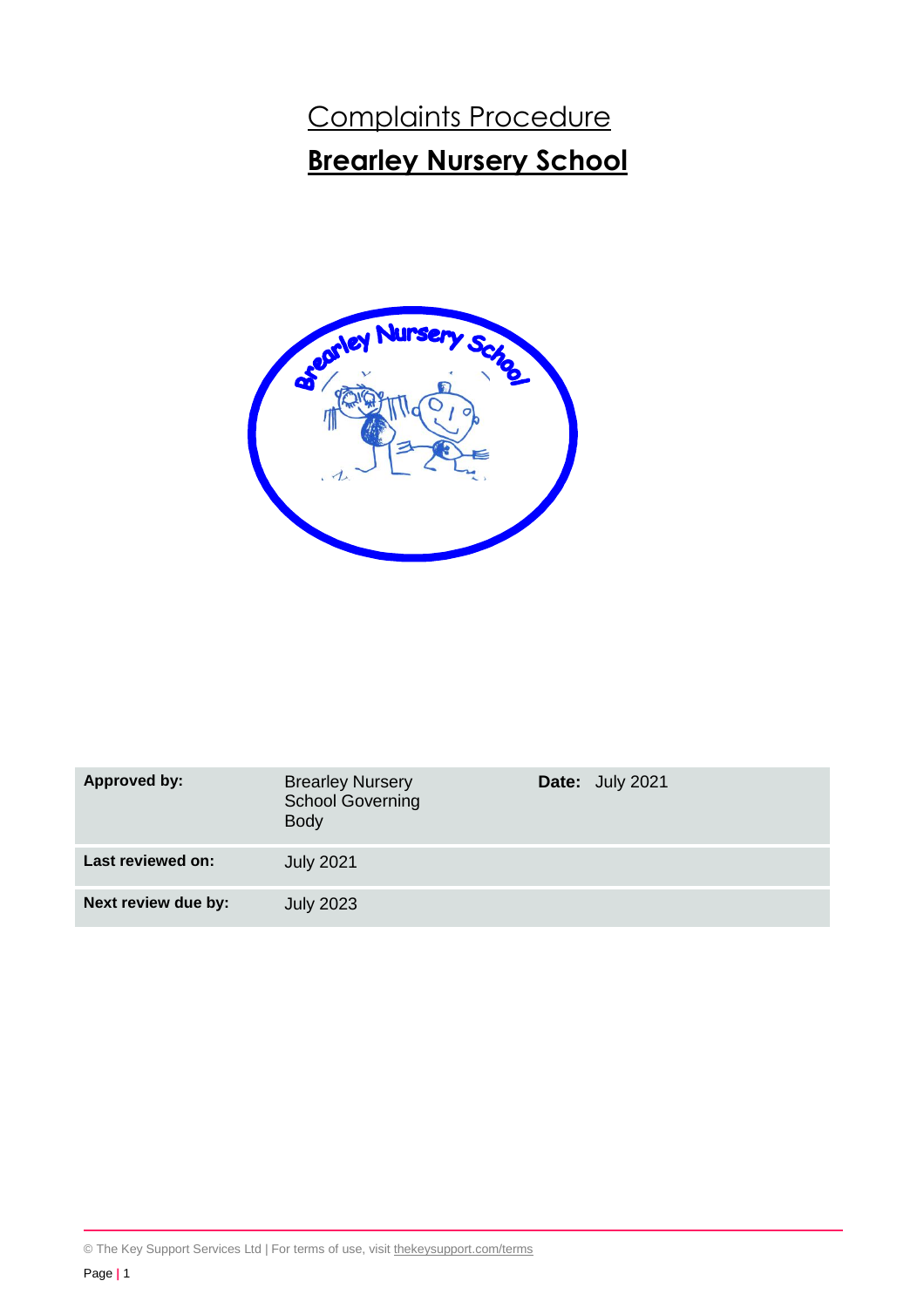# **Brearley Nursery School**



# **Mission Statement**

**"A safe place to hope, learn, play, enjoy and grow".**

At Brearley Nursery School we value all of our children and families. As a setting we follow Birmingham City Council's safeguarding procedure and we uphold British values whilst celebrating the diversity in our communities. We also promote mutual respect and we are an inclusive setting.

Our ethos and curriculum enables children to be independent learners who make choices and building strong relationships, particularly with their peers. This promotes an exciting learning journey that engages learners

We are a Rights Respecting School where we help our children to grow into confident, caring and responsible young citizens both in school and within the wider community. By learning about their rights our children also learn about the importance of respecting the rights of others.

All of these principles create the firm foundations needed to encourage democracy, the rule of law, individual liberty, mutual respect and tolerance of those of different faith and beliefs. Staff members are also trained on the 'Prevent Strategy', this is utilised in the delivery of the curriculum and within our professional practice.





Brearley Nursery School 14.7.2021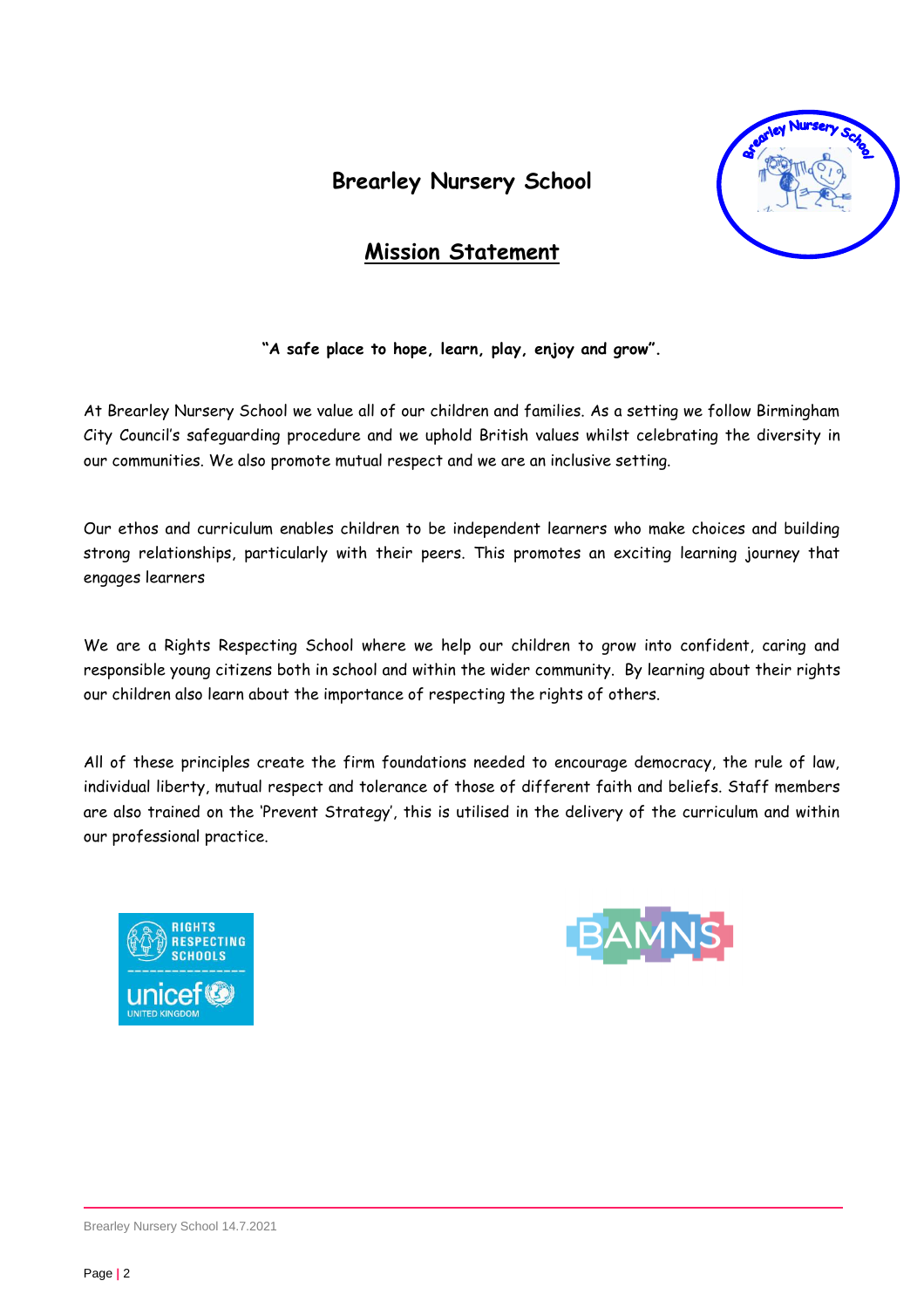# **Contents**

# <span id="page-2-0"></span>**1. Aims**

Our school aims to meet its statutory obligations when responding to complaints from parents of pupils at the school, and others.

When responding to complaints, we aim to:

- > Be impartial and non-adversarial
- Facilitate a full and fair investigation by an independent person or panel, where necessary
- Address all the points at issue and provide an effective and prompt response
- Respect complainants' desire for confidentiality
- > Treat complainants with respect and courtesy
- Ensure that any decisions we make are lawful, rational, reasonable, fair and proportionate, in line with the principles of administrative law
- > Keep complainants informed of the progress of the complaints process
- Consider how the complaint can feed into school improvement evaluation processes

We try to resolve concerns or complaints by informal means wherever possible. Where this is not possible, formal procedures will be followed.

The school will aim to give the complainant the opportunity to complete the complaints procedure in full.

To support this, we will ensure we publicise the existence of this policy and make it available on the school website.

Throughout the process, we will be sensitive to the needs of all parties involved, and make any reasonable adjustments needed to accommodate individuals.

# <span id="page-2-1"></span>**2. Legislation and guidance**

Brearley Nursery School 14.7.2021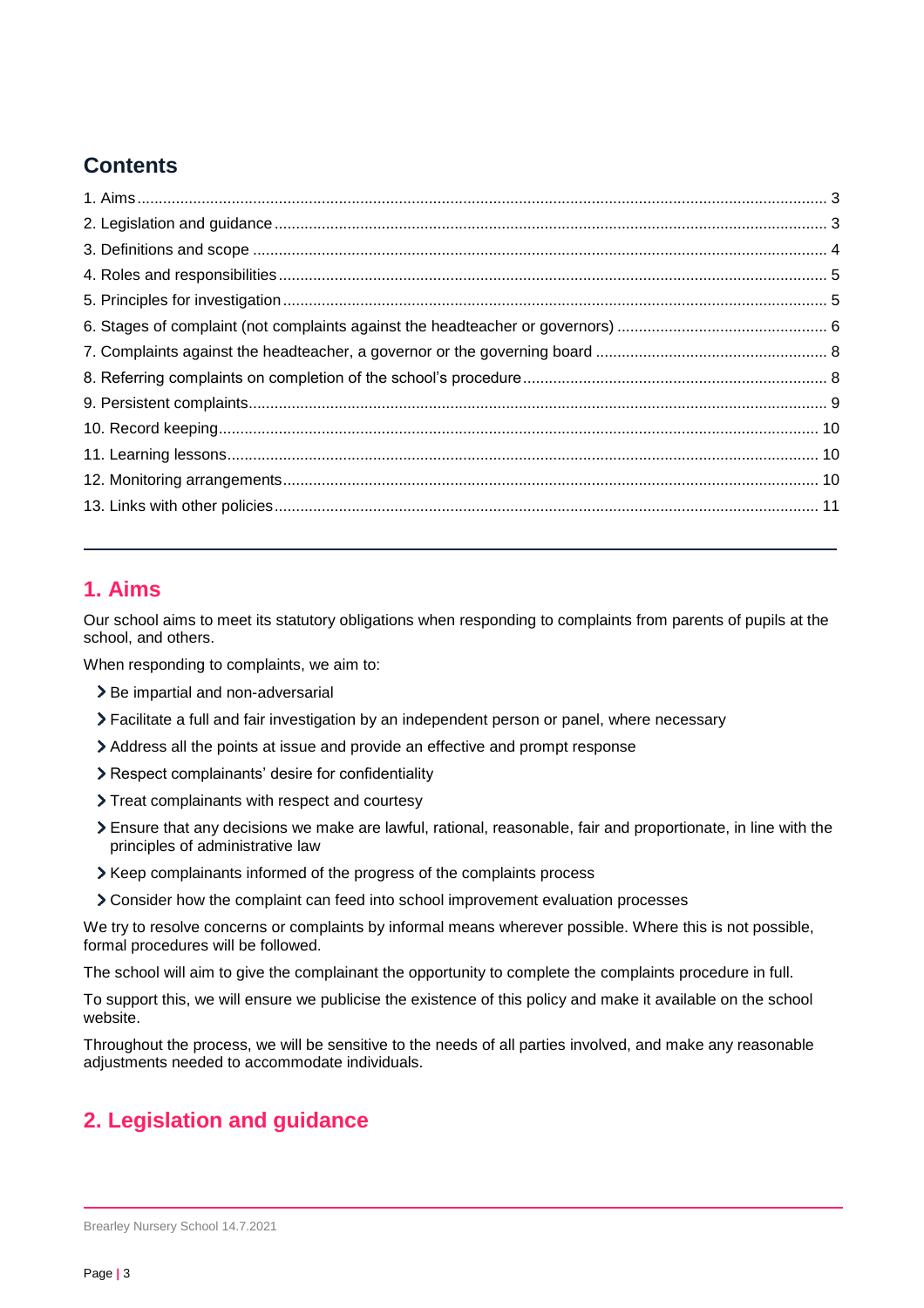This document meets the requirements of section 29 of the [Education Act 2002,](http://www.legislation.gov.uk/ukpga/2002/32/section/29) which states that schools must have and make available a procedure to deal with all complaints relating to their school and to any community facilities or services that the school provides.

It is also based on [guidance for schools on complaints procedures](https://www.gov.uk/government/publications/school-complaints-procedures) from the Department for Education (DfE), including the model procedure, and model procedure for dealing with unreasonable complaints.

This document meets the requirements set out in part 7 of the schedule to the Education (Independent School [Standards\) Regulations 2014,](http://www.legislation.gov.uk/uksi/2014/3283/schedule/made) which states that we must have and make available a written procedure to deal with complaints from parents of pupils at the school.

It is also based on guidance published by the Education and Skills Funding Agency (ESFA) on [creating a](https://www.gov.uk/government/publications/setting-up-an-academies-complaints-procedure)  [complaints procedure that complies with the above regulations,](https://www.gov.uk/government/publications/setting-up-an-academies-complaints-procedure) and refers to [good practice guidance on](https://www.gov.uk/government/publications/school-complaints-procedures)  [setting up complaints procedures](https://www.gov.uk/government/publications/school-complaints-procedures) from the Department for Education (DfE).

In addition, it addresses duties set out in the [Early Years Foundation Stage statutory framework](https://www.gov.uk/government/publications/early-years-foundation-stage-framework--2) with regards to dealing with complaints about the school's fulfilment of Early Years Foundation Stage requirements.

# <span id="page-3-0"></span>**3. Definitions and scope**

#### **3.1 Definitions**

The DfE guidance explains the difference between a concern and a complaint:

- A **concern** is defined as "an expression of worry or doubt over an issue considered to be important for which reassurances are sought". The school will resolve concerns through day-to-day communication as far as possible
- A **complaint** is defined as "an expression of dissatisfaction however made, about actions taken or a lack of action"

### **3.2 Scope**

The school intends to resolve complaints informally where possible, at the earliest possible stage.

There may be occasions when complainants would like to raise their concerns formally. This policy outlines the procedure relating to handling such complaints.

This policy does **not** cover complaints procedures relating to:

- > Admissions
- Statutory assessments of special educational needs (SEN)
- > Safeguarding matters
- > Exclusion
- Whistle-blowing
- > Staff grievances
- > Staff discipline

Please see our separate policies for procedures relating to these types of complaint.

Arrangements for handling complaints from parents of children with special educational needs (SEN) about the school's support are within the scope of this policy. Such complaints should first be made to the headteacher; they will then be referred to this complaints policy. Our SEND policy includes information about the rights of parents of pupils with disabilities who believe that our school has discriminated against their child.

Complaints about services provided by other providers who use school premises or facilities should be directed to the provider concerned.

Brearley Nursery School 14.7.2021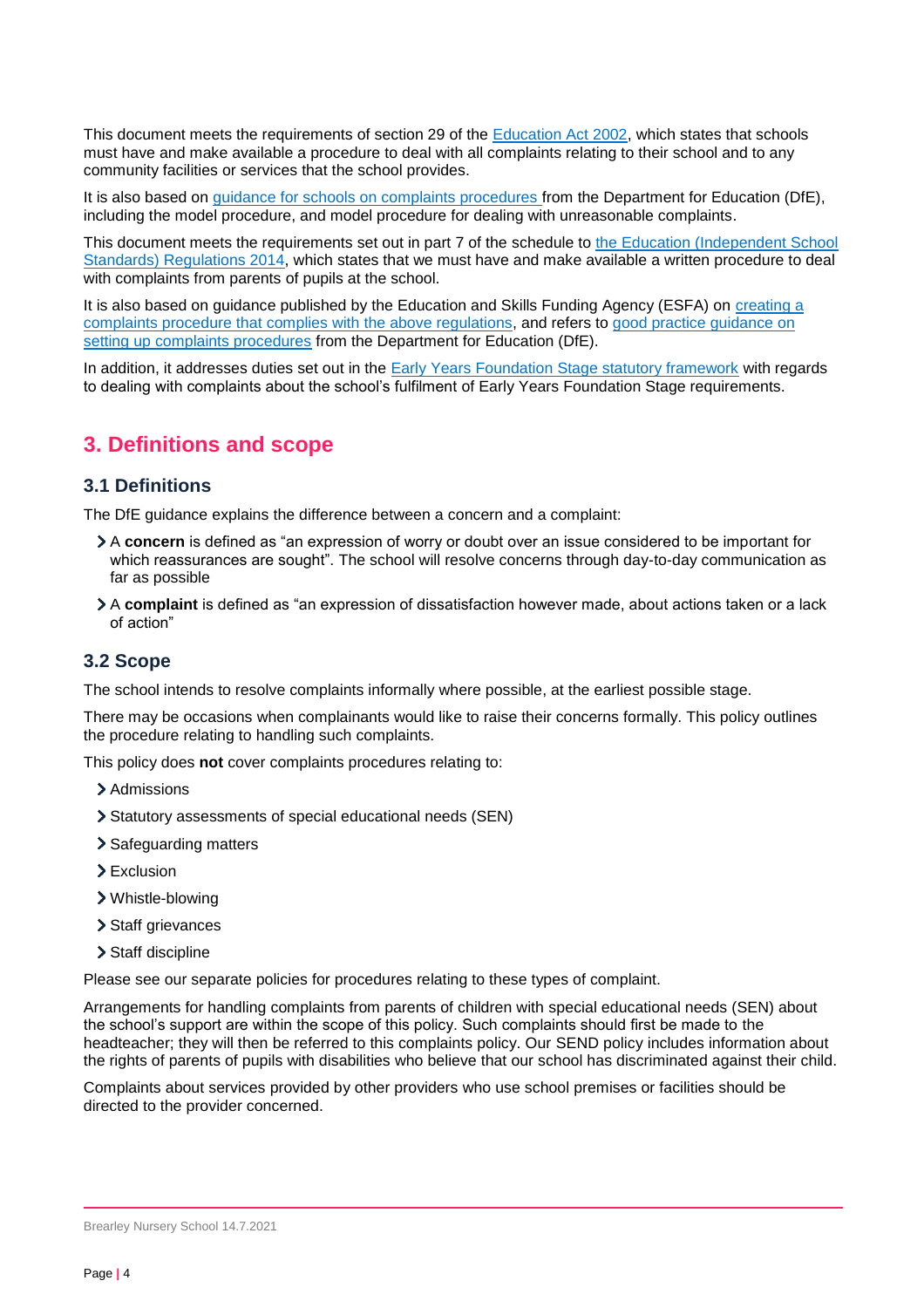# <span id="page-4-0"></span>**4. Roles and responsibilities**

#### **4.1 The complainant**

The complainant will get a more effective and timely response to their complaint if they:

- > Follow these procedures
- Co-operate with the school throughout the process, and respond to deadlines and communication promptly
- > Treat all those involved with respect
- Not publish details about the complaint on social media

#### **4.2 The investigator**

An individual will be appointed to look into the complaint, and establish the facts. They will:

- Interview all relevant parties, keeping notes
- Consider records and any written evidence and keep these securely
- Prepare a comprehensive report to the headteacher or complaints committee which includes the facts and potential solutions

#### **4.3 Clerk to the governing board**

The clerk will:

- Be the contact point for the complainant and the complaints committee, including circulating the relevant papers and evidence before complaints committee meetings
- Arrange the complaints hearing
- Record and circulate the minutes and outcome of the hearing

#### **4.4 Committee chair**

The committee chair will:

- Chair the meeting, ensuring that everyone is treated with respect throughout
- Make sure all parties see the relevant information, understand the purpose of the committee, and are allowed to present their case

## <span id="page-4-1"></span>**5. Principles for investigation**

When investigating a complaint, we will try to clarify:

- What has happened
- Who was involved
- What the complainant feels would put things right

#### **5.1 Time scales**

The complainant must raise the complaint within 3 months of the incident. If the complaint is about a series of related incidents, they must raise the complaint within 3 months of the last incident.

We will consider exceptions to this time frame in circumstances where there were valid reasons for not making a complaint at that time and the complaint can still be investigated in a fair manner for all involved.

When complaints are made out of term time, we will consider them to have been received on the next school day.

Brearley Nursery School 14.7.2021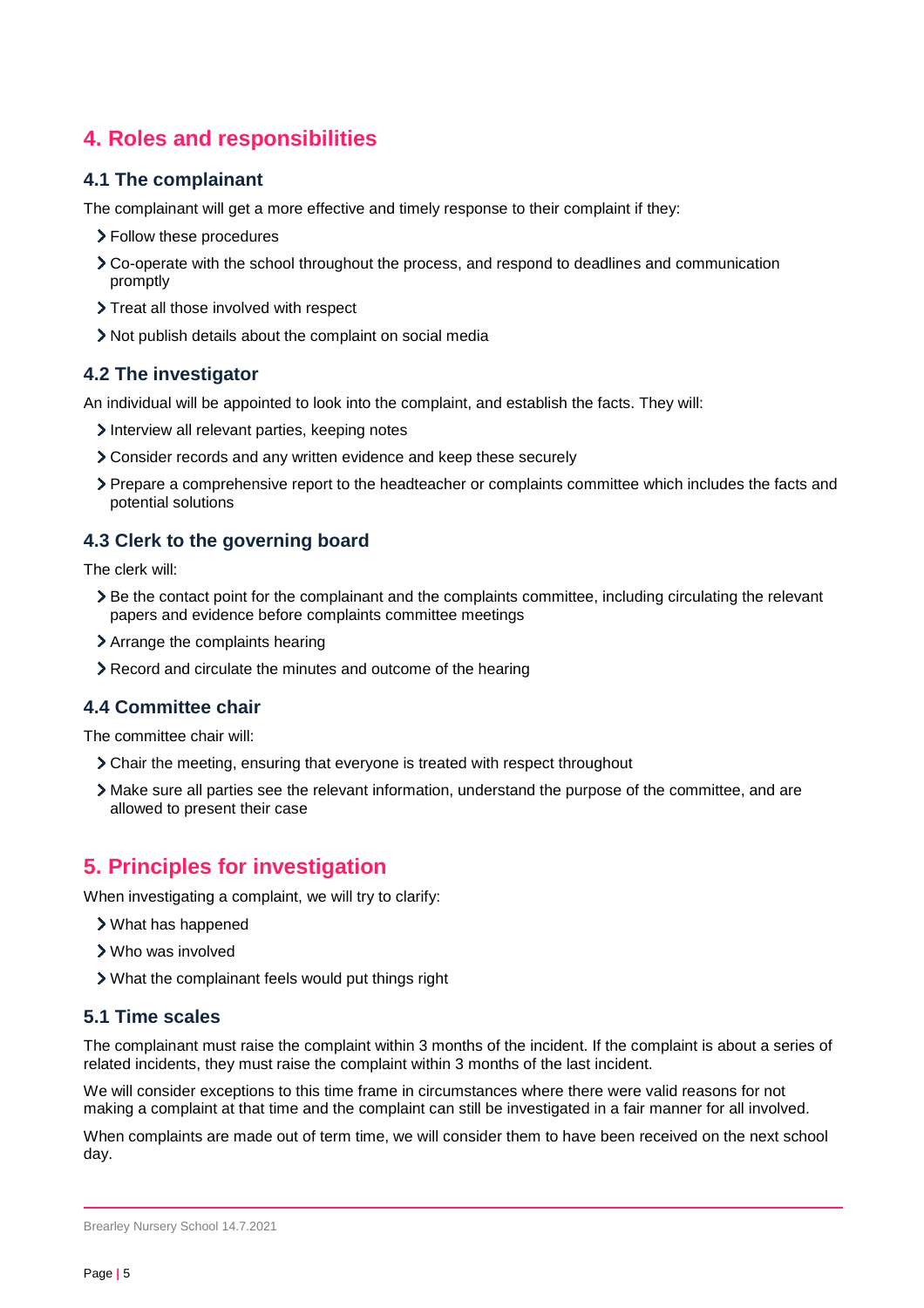If at any point we cannot meet the time scales we have set out in this policy, we will:

- > Set new time limits with the complainant
- Send the complainant details of the new deadline and explain the delay

#### **5.2 Complaints about our fulfilment of early years requirements**

We will investigate all written complaints relating to the school's fulfilment of the Early Years Foundation Stage requirements, and notify the complainant of the outcome within 28 days of receiving the complaint. The school will keep a record of the complaint (see section 10) and make this available to Ofsted on request.

Parents and carers can notify Ofsted if they believe that the school is not meeting Early Years Foundation Stage requirements, by calling 0300 123 4234 or 0300 123 4666, or by emailing [enquiries@ofsted.gov.uk.](mailto:enquiries@ofsted.gov.uk) An online contact form is also available at [https://www.gov.uk/government/organisations/ofsted#org-contacts.](https://www.gov.uk/government/organisations/ofsted#org-contacts)

We will notify parents and carers if we become aware that the school is to be inspected by Ofsted. We will also supply a copy of the inspection report to parents and carers of children attending the setting on a regular basis.

# <span id="page-5-0"></span>**6. Stages of complaint (not complaints against the headteacher or governors)**

#### **6.1 Stage 1: informal**

The school will take informal concerns seriously and make every effort to resolve the matter quickly. It may be the case that the provision or clarification of information will resolve the issue.

The complainant should raise the complaint as soon as possible with the relevant member of staff or the headteacher as appropriate, either in person or by letter, telephone or email. If the complainant is unclear who to contact or how to contact them, they should contact the school on:-0121 675 2309. The school will acknowledge informal complaints within 3 school days, and investigate and provide a response within 5 school days.

The informal stage will involve a meeting between the complainant and the headteacher and/or the subject of the complaint, as appropriate.

If the complaint is not resolved informally, it will be escalated to a formal complaint.

#### **6.2 Stage 2: formal**

Formal complaints can be raised:

- > By letter or email
- Over the phone
- > In person
- By a third party acting on behalf of the complainant

The complainant should provide details such as relevant dates, times, and the names of witnesses of events, alongside copies of any relevant documents, and what they feel would resolve the complaint.

If complainants need assistance raising a formal complaint, they can contact the school office on 0121 675 2309.

The headteacher (or designated member of the senior leadership team) will call a meeting to clarify concerns, and seek a resolution. The complainant may be accompanied to this meeting, and should inform the school of the identity of their companion in advance.

In certain circumstances, the school may need to refuse a request for a particular individual to attend any such meeting – for example, if there is a conflict of interest. If this is the case, the school will notify the

Brearley Nursery School 14.7.2021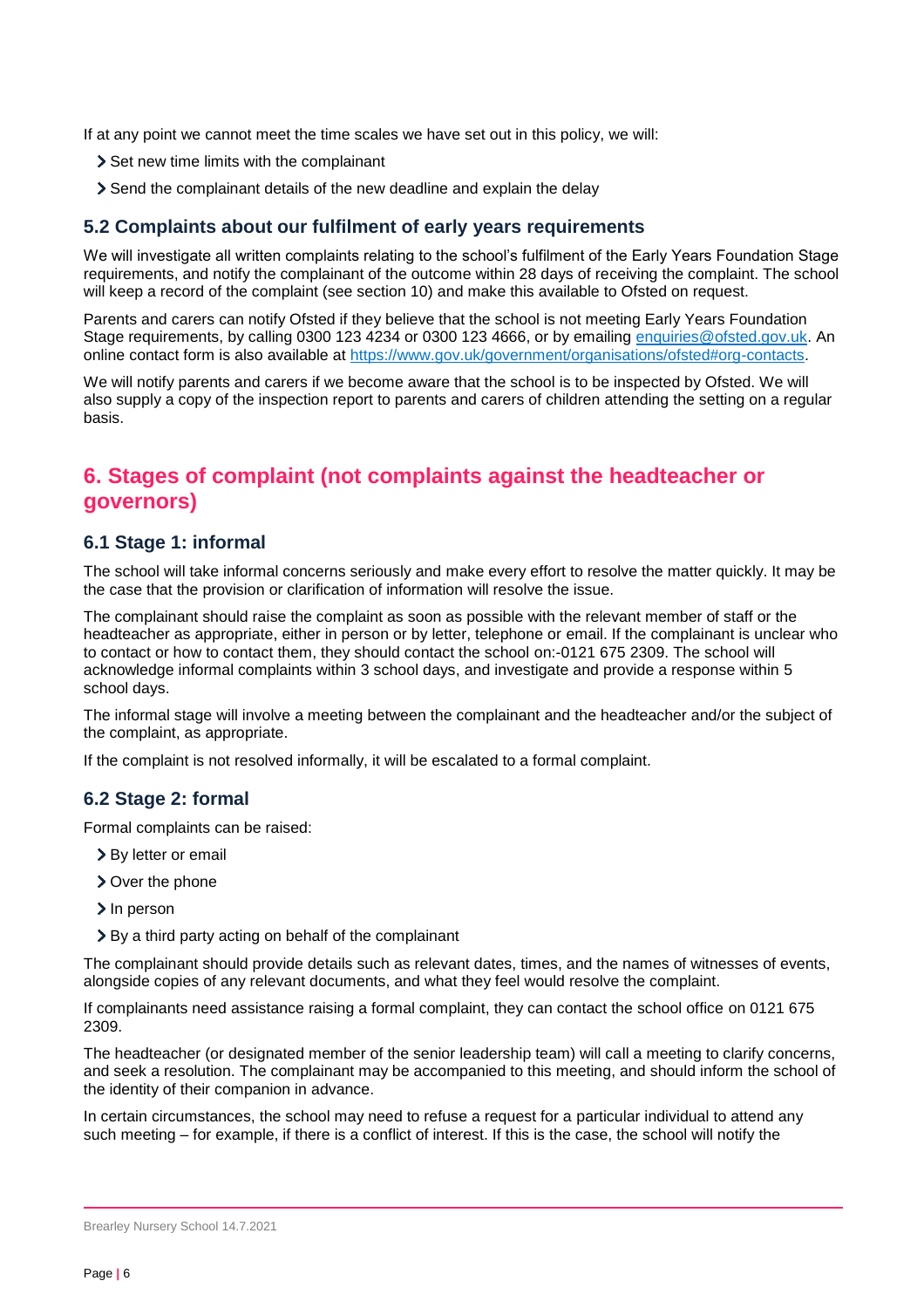complainant as soon as they are aware, so that the complainant has the opportunity to arrange alternative accompaniment.

The headteacher (or other person appointed by the headteacher for this purpose) will then conduct their own investigation. The written conclusion of this investigation will be sent to the complainant within 28 school days.

If the complainant wishes to proceed to the next stage of the procedure, they should inform the clerk to the governing board within 7 school days.

#### **How to escalate a complaint**

Complaints can be escalated by contacting the clerk to the governing board:

- > By letter or email
- > Over the phone
- > In person
- Through a third party acting on behalf of the complainant

The clerk will need the details of the complaint as set out above, as well as details from the complainant on how they feel the previous stage of the procedure has not addressed their complaint sufficiently, and what they feel would resolve the complaint.

The written conclusion of this investigation will be sent to the complainant within 28 school days.

If the complainant wishes to proceed to the next stage of the procedure, they should inform the clerk to the governing board in writing within 7 school days. Requests received outside of this time frame will be considered in exceptional circumstances.

The clerk will acknowledge receipt of the request within 7 school days.

#### **6.3 Stage 3: submit the complaint to the review panel**

#### **Convening the panel**

The review panel consists of the first 3 members of the governing board available, who don't have direct knowledge of the complaint. These individuals will have access to the existing record of the complaint's progress (see section 10). The governors will select a panel chair from amongst themselves.

If not enough impartial governors are available, we will seek panel members from other schools, the local authority. We will make sure the governors we source are suitably skilled and can demonstrate that they are independent and impartial.

The complainant must have reasonable notice of the date of the review panel; however, the review panel reserves the right to convene at their convenience rather than that of the complainant. The clerk will aim to find a date within 7 school days of the request, where possible.

If the complainant rejects the offer of 3 proposed dates without good reason, the clerk will set a date. The hearing will go ahead using written submissions from both parties.

Any written material will be circulated to all parties at least 7 school days before the date of the meeting.

#### **At the meeting**

At the review panel meeting, the complainant and representatives from the school, as appropriate, will be present. Each will have an opportunity to set out written or oral submissions prior to the meeting.

The complainant must be allowed to attend the panel hearing and be accompanied by a suitable companion if they wish. We don't encourage either party to bring legal representation, but will consider it on a case-by-case basis. For instance, if a school employee is called as a witness in a complaint meeting, they may wish to be supported by their union.

At the meeting, each individual will have the opportunity to give statements and present their evidence, and witnesses will be called as appropriate to present their evidence.

Brearley Nursery School 14.7.2021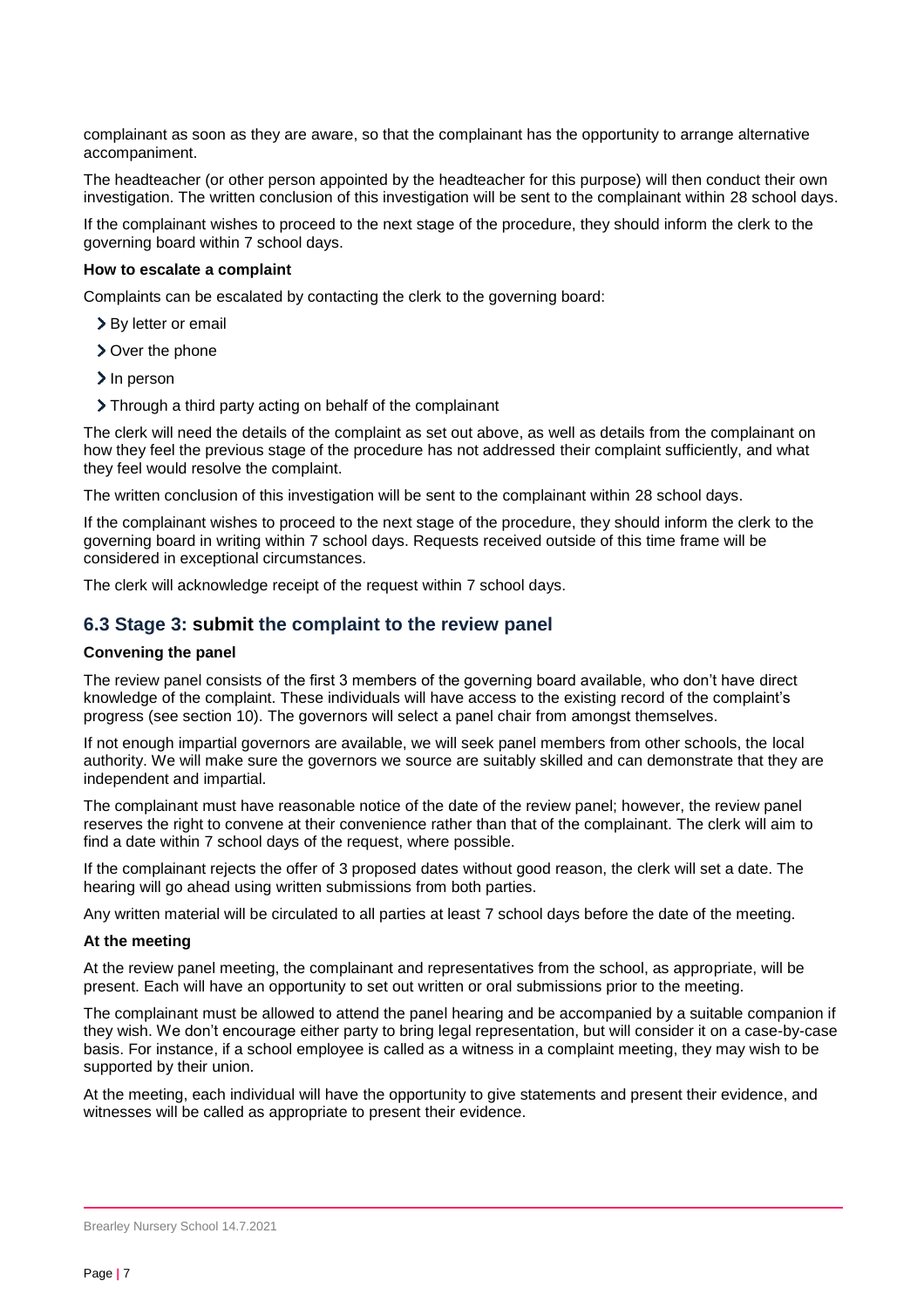The panel, the complainant and the school representative will be given the chance to ask and reply to questions. Once the complainant and school representatives have completed presenting their cases, they will be asked to leave and evidence will then be considered.

The panel will then put together its findings and recommendations from the case. The panel will also provide copies of the minutes of the hearing and the findings and recommendations to the complainant and, where relevant, the subject of the complaint, and make a copy of the findings and recommendations available for inspection by the headteacher.

#### **The outcome**

The committee can:

- Uphold the complaint, in whole or in part
- Dismiss the complaint, in whole or in part

If the complaint is upheld, the committee will:

- Decide the appropriate action to resolve the complaint
- Where appropriate, recommend changes to the school's systems or procedures to prevent similar issues in the future

The school will inform those involved of the decision in writing within 5 school days.

### <span id="page-7-0"></span>**7. Complaints against the headteacher, a governor or the governing board**

#### **7.1 Stage 1: informal**

Complaints made against the headteacher or any member of the governing board should be directed to the clerk to the governing board in the first instance.

If the complaint is about the headteacher or one member of the governing board (including the chair or vicechair), a suitably-skilled and impartial governor will carry out the steps at stage 1 (set out in section 6 above).

#### **7.2 Stage 2: formal**

If the complaint is jointly about the chair and vice-chair, the entire governing board or the majority of the governing board, an independent investigator will carry out the steps in stage 2 (set out in section 6 above). They will be appointed by the governing board , and will write a formal response at the end of their investigation.

#### **7.3 Stage 3: review panel**

If the complaint is jointly about the chair and vice-chair, the entire governing board or the majority of the governing board, a committee of independent governors will hear the complaint. They will be sourced from local schools, the local authority and will carry out the steps at stage 3 (set out in section 6 above).

## <span id="page-7-1"></span>**8. Referring complaints on completion of the school's procedure**

If the complainant is unsatisfied with the outcome of the school's complaints procedure, they can refer their complaint to the School Complaints Unit (SCU), which investigates complaints relating to maintained schools on behalf of the secretary of state.

The SCU will not re-investigate the matter of the complaint. It will look at whether the school's complaints policy and any other relevant statutory policies that the school holds were adhered to. The SCU also looks at whether the school's statutory policies adhere to education legislation. It may direct the school to reinvestigate the complaint where it is clear the school has acted unlawfully or unreasonably.

For more information or to refer a complaint, see the following webpage:

<https://www.gov.uk/complain-about-school>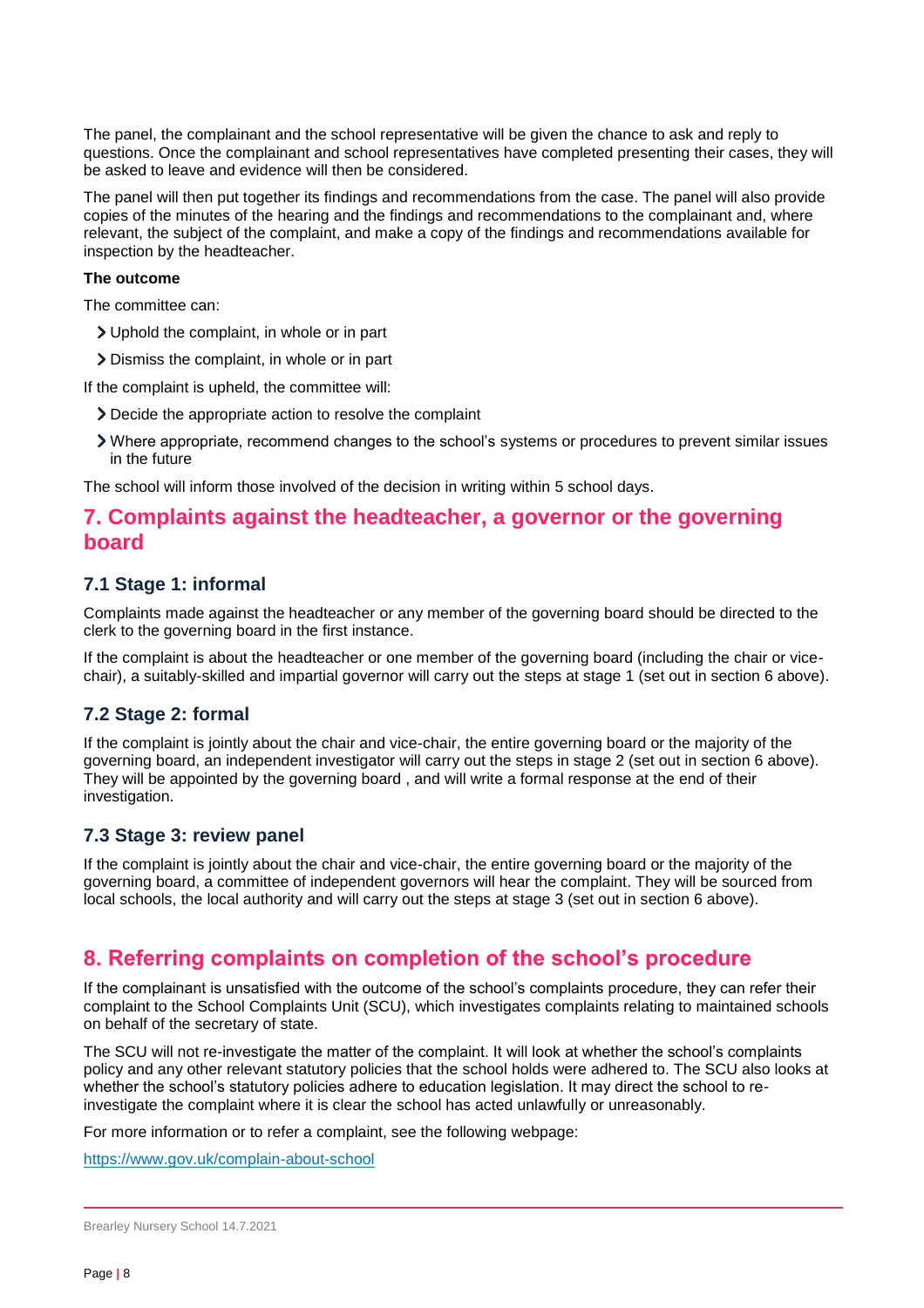We will include this information in the outcome letter to complainants.

# <span id="page-8-0"></span>**9. Persistent complaints**

#### **9.1 Unreasonably persistent complaints**

Most complaints raised will be valid, and therefore we will treat them seriously. However, a complaint may become unreasonable if the person:

- Has made the same complaint before, and it's already been resolved by following the school's complaints procedure
- Makes a complaint that is obsessive, persistent, harassing, prolific, defamatory or repetitive
- > Knowingly provides false information
- Insists on pursuing a complaint that is unfounded, or out of scope of the complaints procedure
- Pursues a valid complaint, but in an unreasonable manner e.g. refuses to articulate the complaint, refused to co-operate with this complaints procedure, or insists that the complaint is dealt with in ways that are incompatible with this procedure and the time frames it sets out
- Changes the basis of the complaint as the investigation goes on
- Makes a complaint designed to cause disruption, annoyance or excessive demands on school time
- Seeks unrealistic outcomes, or a solution that lacks any serious purpose or value

#### **Steps we will take**

We will take every reasonable step to address the complainant's concerns, and give them a clear statement of our position and their options. We will maintain our role as an objective arbiter throughout the process, including when we meet with individuals. We will follow our complaints procedure as normal (as outlined above) wherever possible.

It the complainant continues to contact the school in a disruptive way, we may put communications strategies in place. We may:

- Give the complainant a single point of contact via an email address
- Limit the number of times the complainant can make contact, such as a fixed number per term
- Ask the complainant to engage a third party to act on their behalf, such as [Citizens Advice](https://www.citizensadvice.org.uk/)
- > Put any other strategy in place as necessary

#### **Stopping responding**

We may stop responding to the complainant when all of these factors are met:

- We believe we have taken all reasonable steps to help address their concerns
- We have provided a clear statement of our position and their options
- The complainant contacts us repeatedly, and we believe their intention is to cause disruption or inconvenience

Where we stop responding, we will inform the individual that we intend to do so. We will also explain that we will still consider any new complaints they make.

In response to any serious incident of aggression or violence, we will immediately inform the police and communicate our actions in writing. This may include barring an individual from our school site.

#### **9.2 Duplicate complaints**

If we have resolved a complaint under this procedure and receive a duplicate complaint on the same subject from a partner, family member or other individual, we will assess whether there are aspects that we hadn't previously considered, or any new information we need to take into account.

Brearley Nursery School 14.7.2021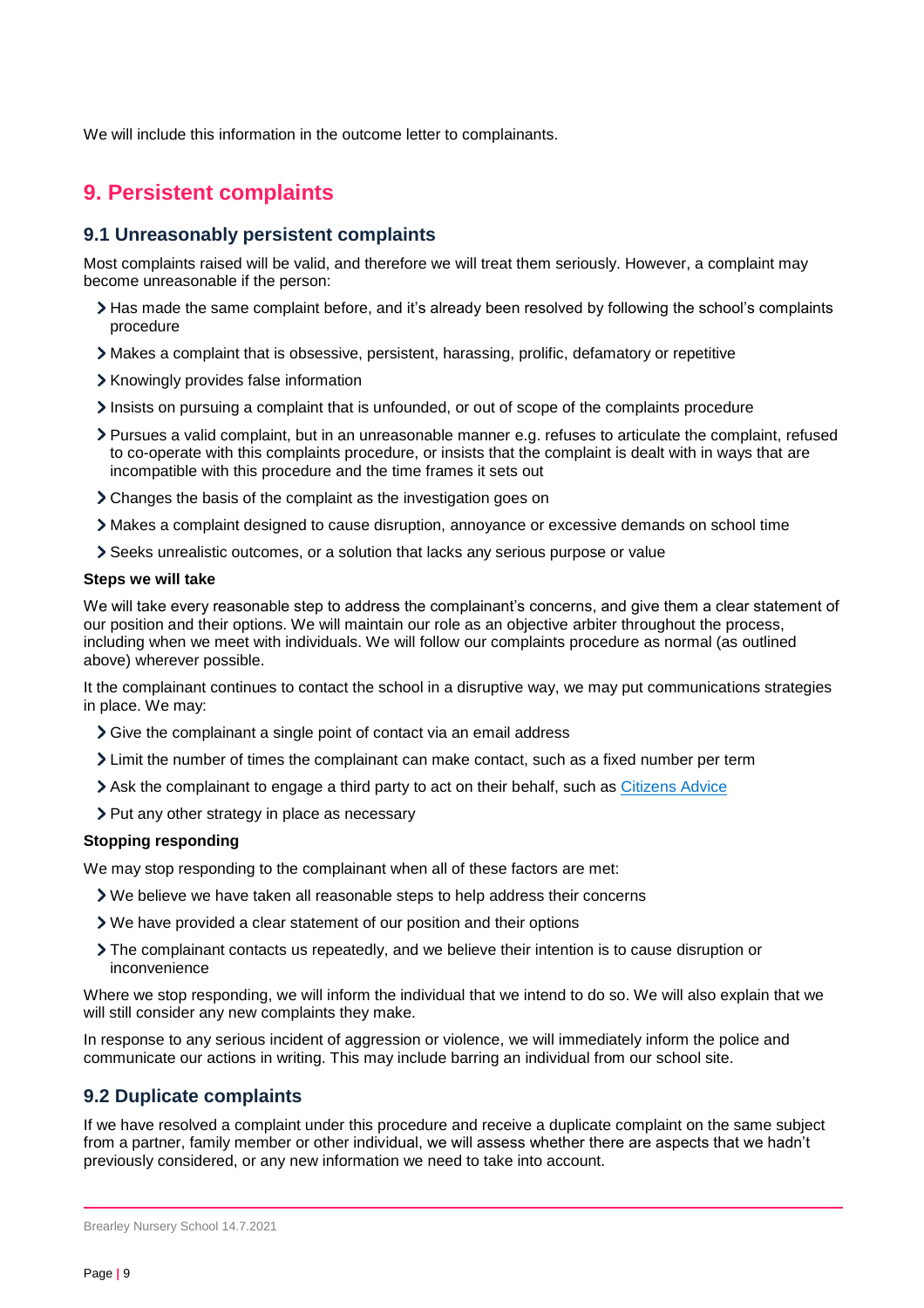If we are satisfied that there are no new aspects, we will:

- Tell the new complainant that we have already investigated and responded to this issue, and the local process is complete
- Direct them to the DfE if they are dissatisfied with our original handling of the complaint

If there are new aspects, we will follow this procedure again.

#### **9.3 Complaint campaigns**

Where the school receives a large volume of complaints about the same topic or subject, especially if these come from complainants unconnected with the school, the school may respond to these complaints by:

- > Publishing a single response on the school website
- Sending a template response to all of the complainants

If complainants are not satisfied with the school's response, or wish to pursue the complaint further, the normal procedures will apply.

### <span id="page-9-0"></span>**10. Record keeping**

The school will record the progress of all complaints, including information about actions taken at all stages, the stage at which the complaint was resolved, and the final outcome. The records will also include copies of letters and emails, and notes relating to meetings and phone calls.

This material will be treated as confidential and held centrally, and will be viewed only by those involved in investigating the complaint or on the review panel.

This is except where the secretary of state (or someone acting on their behalf) or the complainant requests access to records of a complaint through a freedom of information (FOI) request or through a subject access request under the terms of the Data Protection Act, or where the material must be made available during a school inspection.

Records of complaints will be kept securely, only for as long as necessary and in line with data protection law, our privacy notices and record retention schedule.

The details of the complaint, including the names of individuals involved, will not be shared with the whole governing board in case a review panel needs to be organised at a later point.

Where the governing board is aware of the substance of the complaint before the review panel stage, the school will (where reasonably practicable) arrange for an independent panel to hear the complaint.

Complainants also have the right to request an independent panel if they believe there is likely to be bias in the proceedings. The decision to approve this request is made by the governing board, who will not unreasonably withhold consent.

### <span id="page-9-1"></span>**11. Learning lessons**

The Brearley Nursery School Governing Body will review any underlying issues raised by complaints with the headteacher, where appropriate, and respecting confidentiality, to determine whether there are any improvements that the school can make to its procedures or practice to help prevent similar events in the future.

### <span id="page-9-2"></span>**12. Monitoring arrangements**

The Brearley Nursery School Governing Body will monitor the effectiveness of the complaints procedure in ensuring that complaints are handled properly. The Brearley Nursery School Governing Body will track the number and nature of complaints, and review underlying issues as stated in section 11.

The complaints records are logged and managed by the headteacher.

Brearley Nursery School 14.7.2021